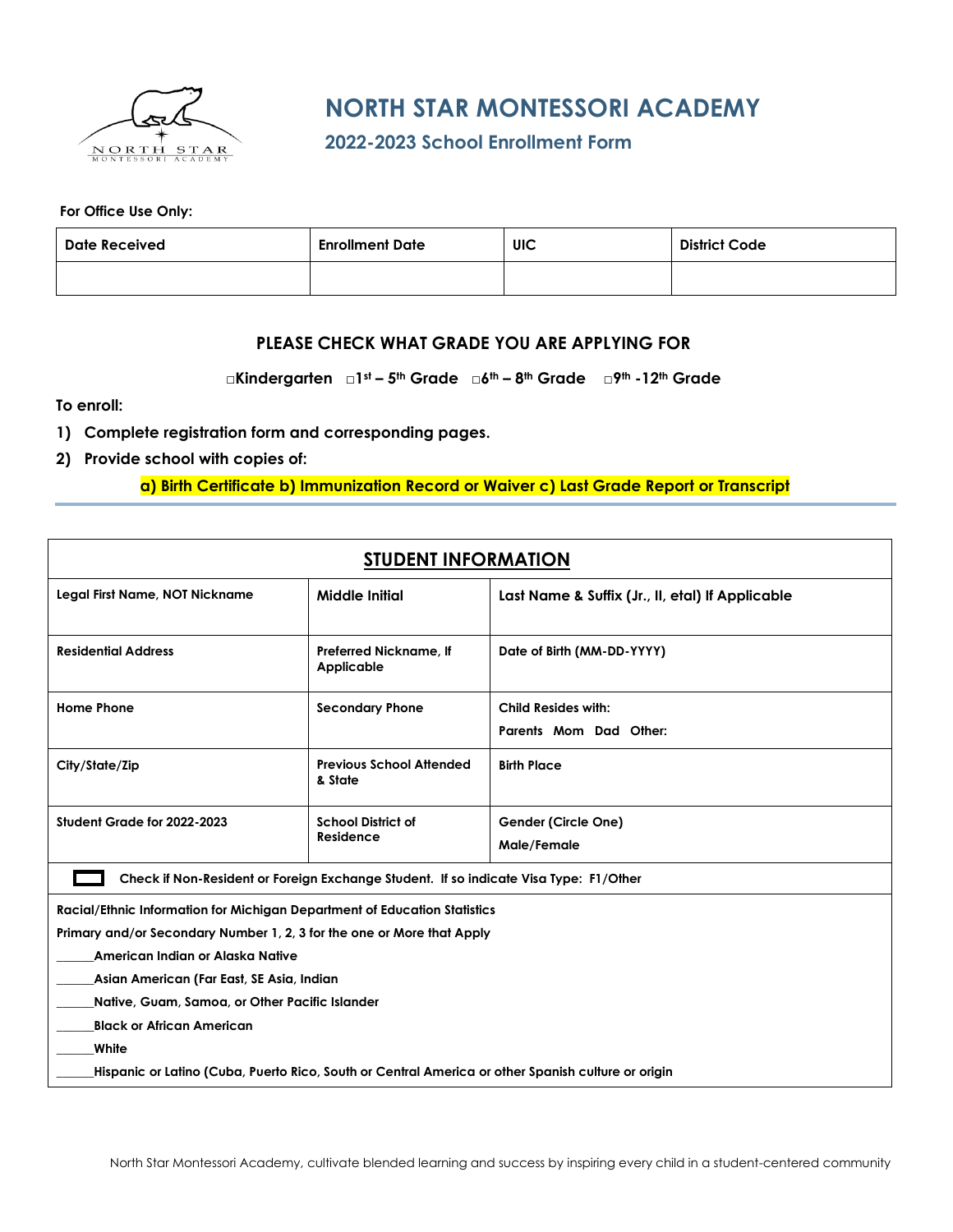| <b>PARENT/GUARDIAN INFORMATION</b>                                                   |                                                                                               |  |  |  |  |
|--------------------------------------------------------------------------------------|-----------------------------------------------------------------------------------------------|--|--|--|--|
| First Contact Name/Relationship to Student                                           | Second Contact Name/Relationship to Student                                                   |  |  |  |  |
| Address (If Different from Student) City, State, Zip Code                            | Address (If Different from Student) City, State, Zip Code                                     |  |  |  |  |
| <b>Email Address</b>                                                                 | <b>Email Address</b>                                                                          |  |  |  |  |
| Occupation/Employer                                                                  | <b>Occupation/Employer</b>                                                                    |  |  |  |  |
| <b>Phone-Work</b><br>Mobile<br>Home                                                  | <b>Phone-Work</b><br>Mobile<br>Home                                                           |  |  |  |  |
| $\lambda$<br>$\lambda$<br>(<br>$\rightarrow$<br>€<br>€                               | $\rightarrow$<br>$\mathcal{L}$<br>$\lambda$<br>(<br>$\mathcal{L}$                             |  |  |  |  |
| <b>EMERGENCY CONTACT</b>                                                             | <b>FAMILY DOCTOR/MEDICAL</b>                                                                  |  |  |  |  |
| <b>Emergency Contact Name/Relationship to student</b>                                | <b>Family Doctor Name</b>                                                                     |  |  |  |  |
| <b>Address</b>                                                                       | <b>Doctor's Office Phone</b>                                                                  |  |  |  |  |
| City/State/Zip Code                                                                  | Special Medical Needs (E.G. Diabetes, Food Allergies):                                        |  |  |  |  |
| <b>Phone-Work</b><br><b>Mobile</b><br>Home                                           |                                                                                               |  |  |  |  |
| (<br>$\lambda$<br>$\lambda$<br>$\lambda$<br>€<br>C                                   |                                                                                               |  |  |  |  |
| Is Your Child Currently Taking Any Medications? Please Indicate Type and Dosage:     |                                                                                               |  |  |  |  |
| <u>IMMUNIZATION CHECKLIST</u>                                                        |                                                                                               |  |  |  |  |
|                                                                                      | Please attach a copy of your child's immunization record.                                     |  |  |  |  |
|                                                                                      | Michigan law requires all children be immunized against vaccine-preventable diseases          |  |  |  |  |
| To enter kindergarten, 6 <sup>th</sup> Grade, or a new school district in any grade. |                                                                                               |  |  |  |  |
| Immunization                                                                         | <b>Required Doses</b>                                                                         |  |  |  |  |
| Diphtheria, Tetanus & Pertussis (DTap/DTP/DT/Td)                                     | 4 doses required. If a dose was not given in the last 10 years, a<br>booster dose is required |  |  |  |  |
| Polio (OPV or IPV)                                                                   | 3 Doses are required                                                                          |  |  |  |  |
| Measles/Mumps/Rubella (MMR)                                                          | 2 Doses are required                                                                          |  |  |  |  |
| <b>Hepatitis B (HEPB)</b>                                                            | 3 Doses are required                                                                          |  |  |  |  |
| Varicella (Chickenpox-required unless child has had<br>Chickenpox)                   | Has this student had Chickenpox? (circle one)                                                 |  |  |  |  |
| If your child has had Chickenpox disease, the Varicella vaccine<br>is not required.  | Yes/No                                                                                        |  |  |  |  |
|                                                                                      |                                                                                               |  |  |  |  |